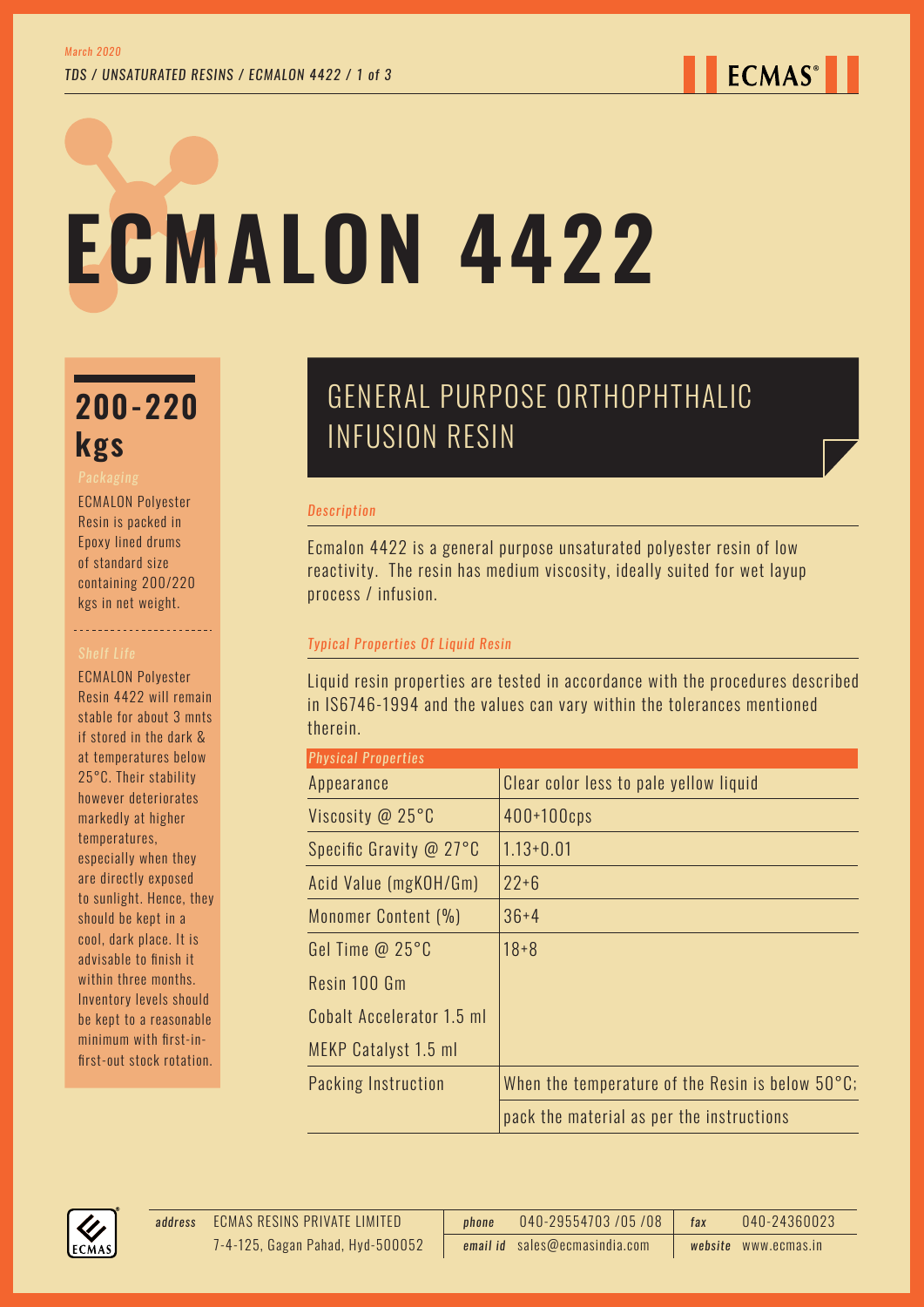*Storage And Handling*



The materials must be stored in a moisture free, cool and dry environment, away from

any direct sun-light.



Please avoid stacking of the containers.

Handle the product(s) very carefully during transportation.

#### *Safety Precautions*



Wear all PPE's at the time of the application like safety boots, goggles, hand gloves and masks. Avoid contact with skin and eyes. Any direct skin contact with the products should be washed off thoroughly with soap and water.

#### *CAST RESIN PROPERTIES*

Specimens are fabricated from cast sheets cured at R.T for 24hrs and 4h. @ 90ºC.

| <b>Property</b>             | Unit           | <b>Typical Value</b> | <b>Test Method</b> |
|-----------------------------|----------------|----------------------|--------------------|
| <b>Tensile Strength</b>     | Mpa            | 45 min               | <b>ISO 527</b>     |
| <b>Tensile Modulus</b>      | Mpa            |                      | <b>ISO 527</b>     |
| Elongation at break         | $\frac{0}{0}$  | 2.0                  | <b>ISO 527</b>     |
| <b>Flexural Strength</b>    | Mpa            | <b>75 min</b>        | <b>ISO 178</b>     |
| <b>Flexural Modulus</b>     | Mpa            |                      | <b>ISO 178</b>     |
| <b>Heat deflection Temp</b> | 0 <sub>C</sub> | 55                   | <b>ISO 75</b>      |
| Water absorption [7days]    | mgs            | 70                   | ISO 62/1980        |
| <b>Hardness</b>             | <b>Barcol</b>  | 40                   | IS 6746-'94        |

The above values are provided as general information and not to be construed as specification. Anyhow, they do not represent the values obtainable when used with reinforcements. Ultimate properties of FRP are dependent upon type and content of reinforcement and design and quality of construction of FRP.

#### *Storage & Handling*

The containers are recommended to be stored in cool and dry conditions for best result. Exposure to sources of heat and sunlight are to be avoided. After drawing the required resin, the container is to be securely closed, left over quantities after usage are not to be transferred back to the container.

The resin contains a volatile monomer with a flash point at 32oC and is of moderate fire hazard. Due precautions to be observed while handling to avoid accidents.

Use of copper, zinc and iron metals in handling can adversely affect the bench life and cure of resin.

Accelerator and Catalyst are not to be mixed together in the resin. Catalyst is added after thoroughly dispersing the accelerator. All direct contacts of accelerator and catalyst are strictly prohibited as they can lead to explosion.

## *Quality Policy*

ECMAS is committed to enhance Customer Satisfaction; Conservation of Environment; Adherence to Safe Occupational Health & Safety Practices through its Operations and practices for continual improvement of the established IMS by carrying regular internal audits and complying with applicable Legal and other Requirements.